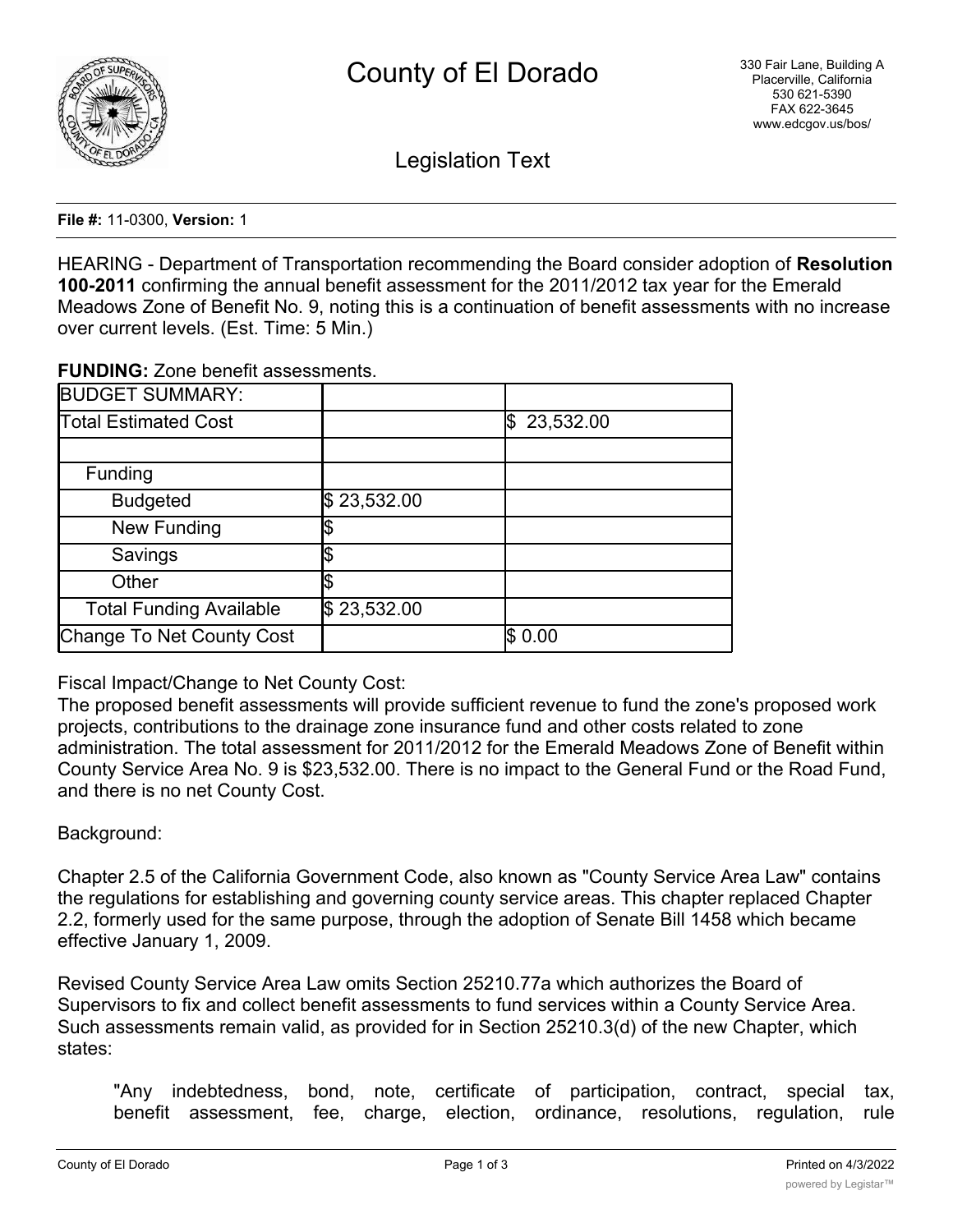or any other action of a board taken pursuant to the former Chapter 2.2 before January 1, 2009, shall not be impaired or voided solely because of the enactment of this chapter or any error, omission, informality, misnomer, or inconsistency with this chapter."

Additionally, the reporting and hearing requirements of former Section 25210.77a and County Ordinance Code Chapter 3.30 remain applicable to such assessments imposed pursuant to that section.

Former Government Code Section 25210.77a (a) and County Ordinance Code Section 3.30.020 include a requirement that, once each year, the Board of Supervisors receive a report containing a description of each parcel of real property receiving the particular extended service and the amount of the charge for each parcel computed in conformity with the ordinance authorizing collection of the charges on the tax roll.

Former Government Code Section 25210.77a(b) and County Ordinance Code Section 3.30.030 also require a public hearing to be set for the purpose of registering protests to the rates to be fixed by the Board, at the conclusion of which the Board adopts the benefit assessments and confirms the content of the annual report.

Reason for Recommendation:

Emerald Meadows Zone of Benefit No. 98580 was formed in October 1991 to provide drainage facility, landscaping, sound wall and lighting services. In December of 1995 the Board expanded the scope to include wetland related services. Formation of the zone to fund these services was a condition of approval to obtain a final subdivision map.

Annual costs for the zone include utility bills, a landscape maintenance contract and drainage management within the wetlands. The advisory committee appointed by the Board has advised the Department of Transportation on behalf of the property owners and residents of their desire to continue to fund these services, and request that the Board adopt the annual benefit assessment to be applied to the 2011/2012 tax rolls as shown on Exhibit A of the attached Resolution.

The proposed assessments are a continuation of the existing benefit assessments and represent no increase over the fiscal year 2010/2011 assessments. The continued assessments are not subject to a vote under El Dorado County Charter Section 210(c). County Counsel has determined that, so long as they are not increased, these assessments are exempt from the procedures and approval process of Article XIII D of the California Constitution under Section 5(a) of the Article.

A public hearing to consider the proposed assessments has been scheduled for June 21, 2011 at 9:00 a.m., and noticed as required by Government Code Section 25210.77a. Notice is scheduled for publication in the Mountain Democrat on June 8, 2011 and June 17, 2011 and in the Georgetown Gazette on June 9, 2011 and June 16, 2011.

Action to be taken following Board approval:

1. The Clerk of the Board will have the Resolution recorded upon signature by the Chair, and will provide two (2) certified copies of the Resolution to the Department of Transportation for